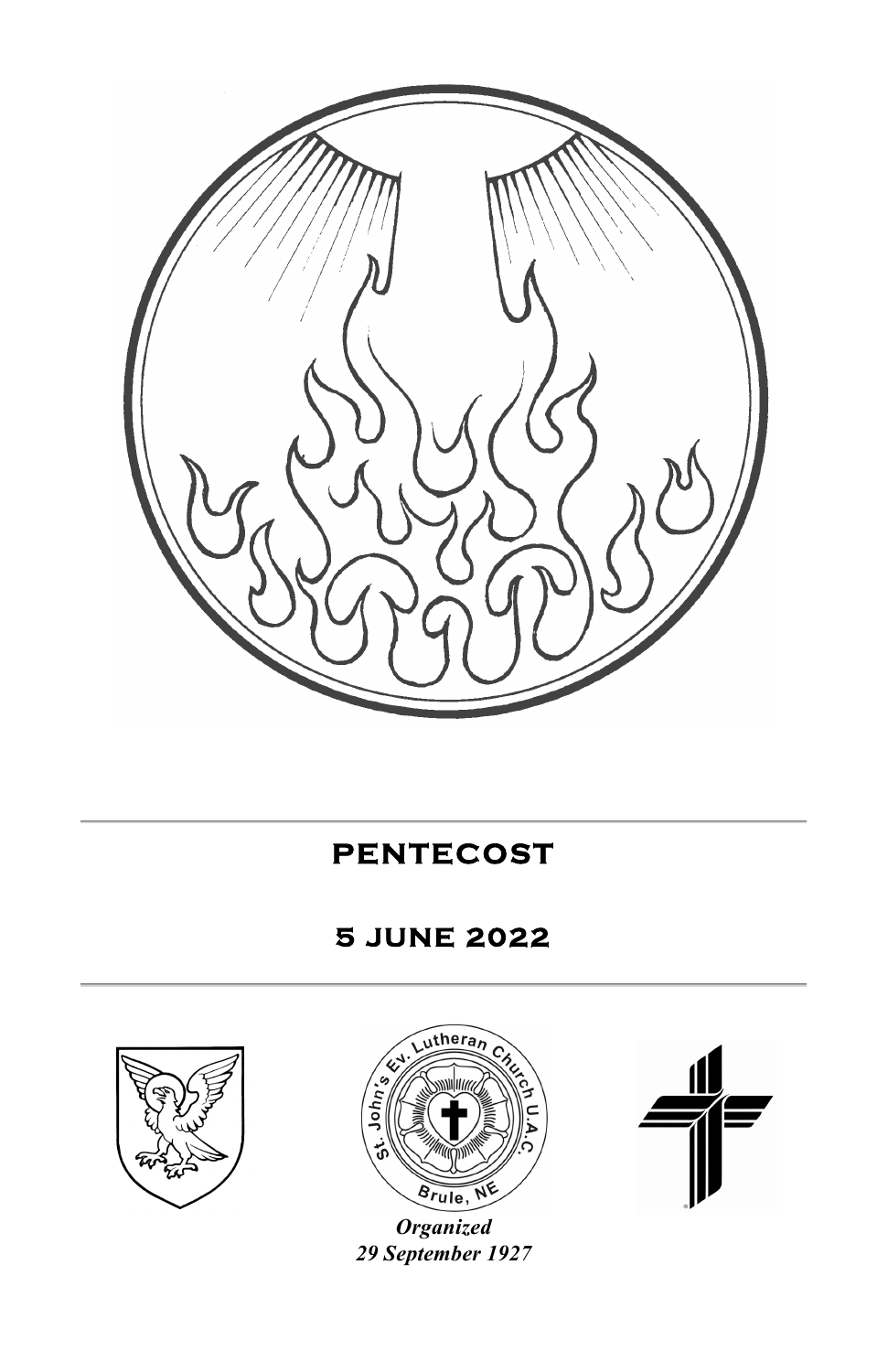

### PRAYER UPON ENTERING THE CHURCH

Lord, I love the habitation of Your house and the place where Your glory dwells. In the multitude of Your tender mercies prepare my heart that I may enter Your house to worship and confess Your holy name; through Jesus Christ, my God and Lord. Amen.

#### Before Worship

Lord God, heavenly Father, let Your Holy Spirit dwell in us that He may enlighten and lead us into all truth and evermore defend us from all adversities; through Jesus Christ, our Lord. Amen.

#### Acknowledgments

Divine Service, Setting Three from Lutheran Service Book. Unless otherwise indicated, Scripture quotations are from the  $ESV^*$  Bible (The Holy Bible, English Standard Version<sup>®</sup>), copyright © 2001 by Crossway, a publishing ministry of Good News Publishers. Used by permission. All rights reserved. Created by Lutheran Service Builder © 2022 Concordia Publishing House.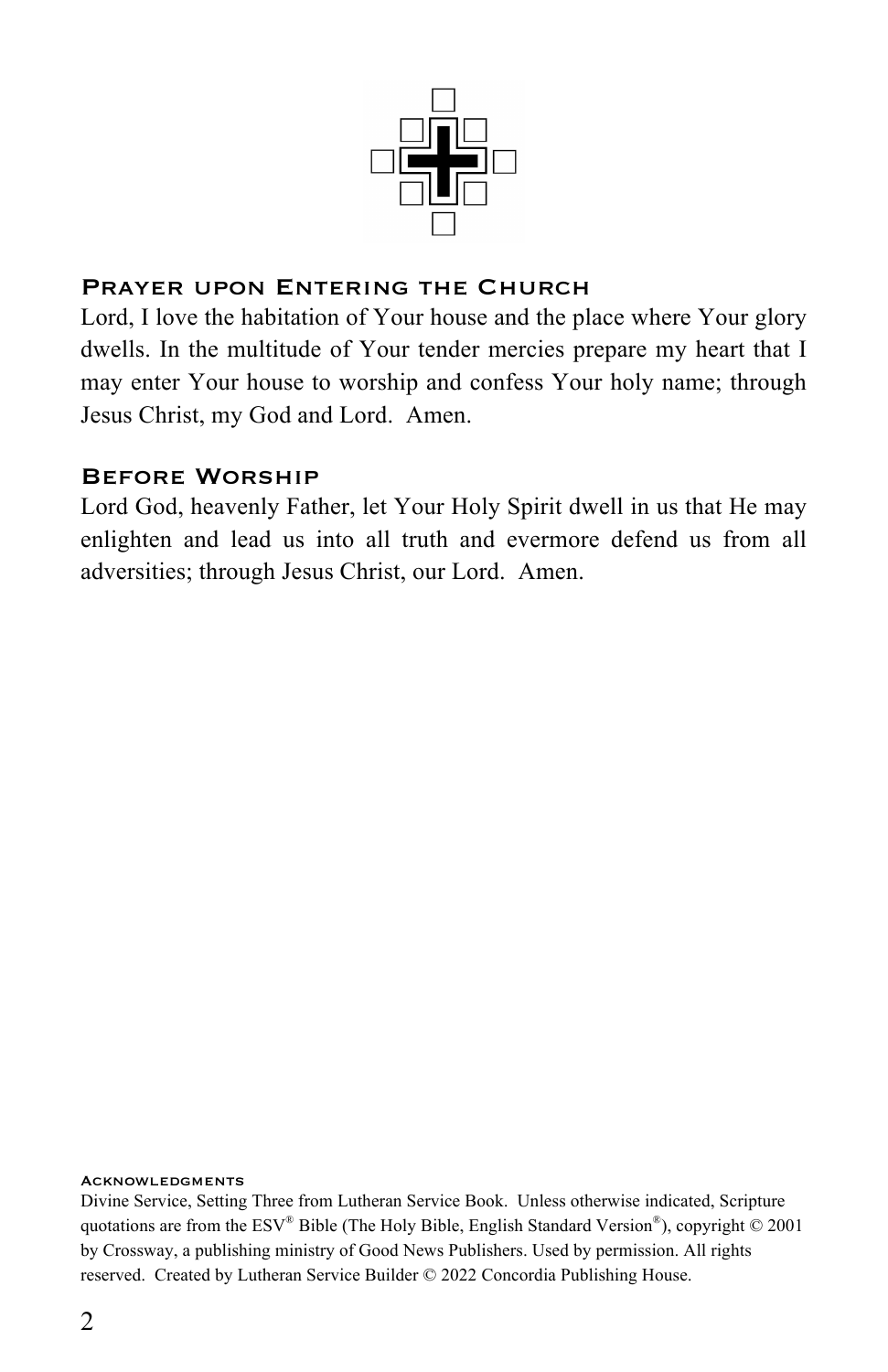**PRELUDE** 

| <b>RINGING OF THE BELLS</b>       |   |   |                |                |
|-----------------------------------|---|---|----------------|----------------|
|                                   | ж | ж | ж              |                |
| <b>HYMN OF INVOCATION</b>         |   |   |                | #500           |
| <b>CONFESSION AND ABSOLUTION</b>  |   |   |                |                |
| <b>INVOCATION AND EXHORTATION</b> |   |   | <b>LSB 184</b> |                |
| <b>CONFESSION OF SINS</b>         |   |   |                | <b>LSB</b> 184 |
| <b>ABSOLUTION</b>                 |   |   |                | <b>LSB</b> 185 |

## **SERVICE OF THE WORD**

| <b>INTROIT</b>                    | <b>Propers Insert</b> |
|-----------------------------------|-----------------------|
| <b>KYRIE</b>                      | <b>LSB 186</b>        |
| <b>GLORIA IN EXCELSIS</b>         | <b>LSB 187</b>        |
| SALUTATION AND COLLECT OF THE DAY | <b>LSB 189</b>        |
| OLD TESTAMENT OR FIRST READING    | <b>Propers Insert</b> |
| <b>EPISTLE OR SECOND READING</b>  | <b>Propers Insert</b> |
| <b>HOLY GOSPEL</b>                | <b>Propers Insert</b> |
| <b>NICENE CREED</b>               | <b>LSB 191</b>        |
| <b>HYMN OF THE DAY</b>            | #498                  |
| <b>SERMON</b>                     |                       |
| <b>OFFERTORY</b>                  | <b>LSB</b> 192        |